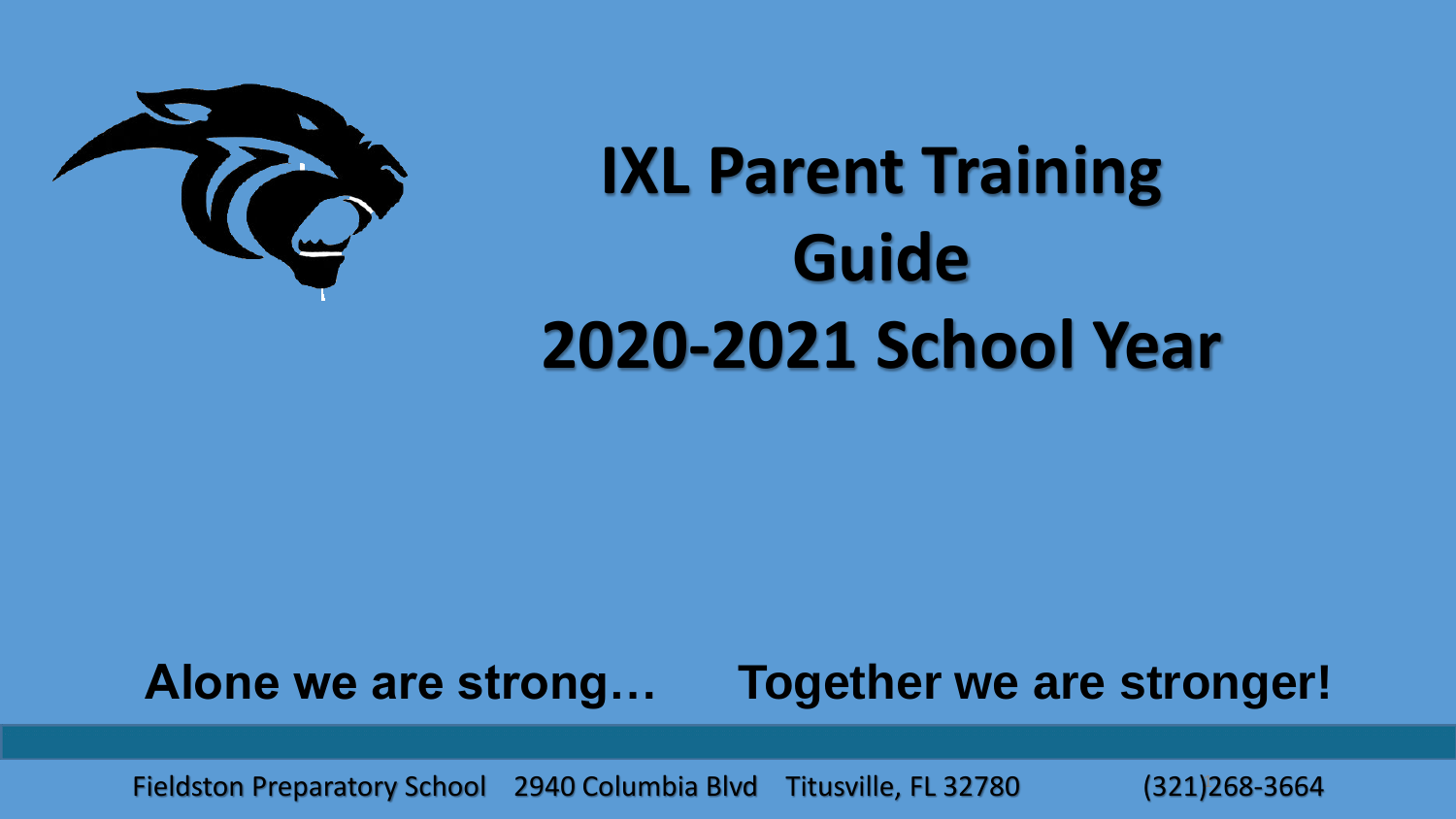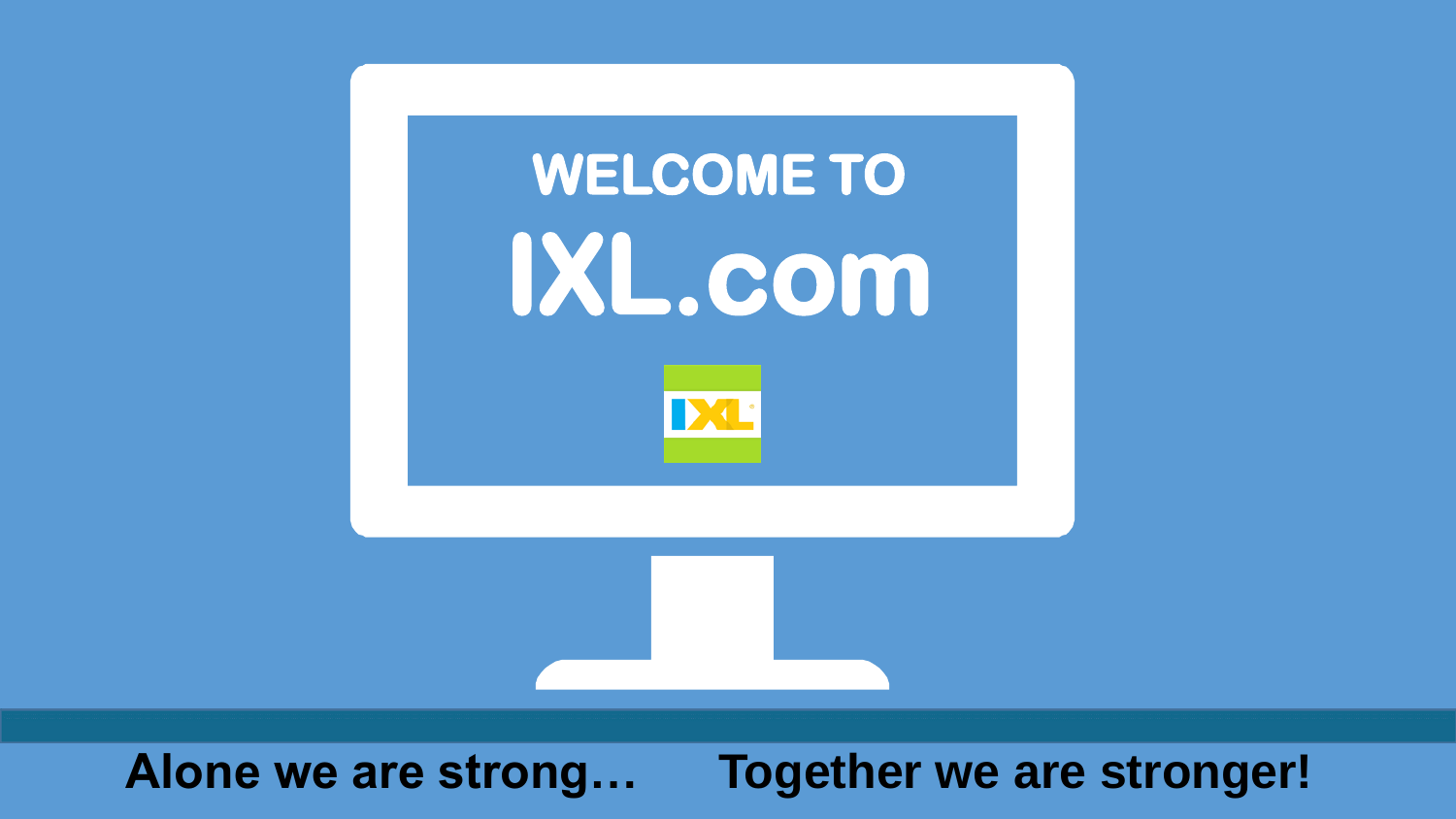#### **WHY in the WORLD are we doing this?!**

**-- IXL provides students with more practice!**

**-- Instant feedback. Do you get it? Now students know. Right away!**

**-- All levels of practice! If students know that they need help on a specific topic, then go practice it!**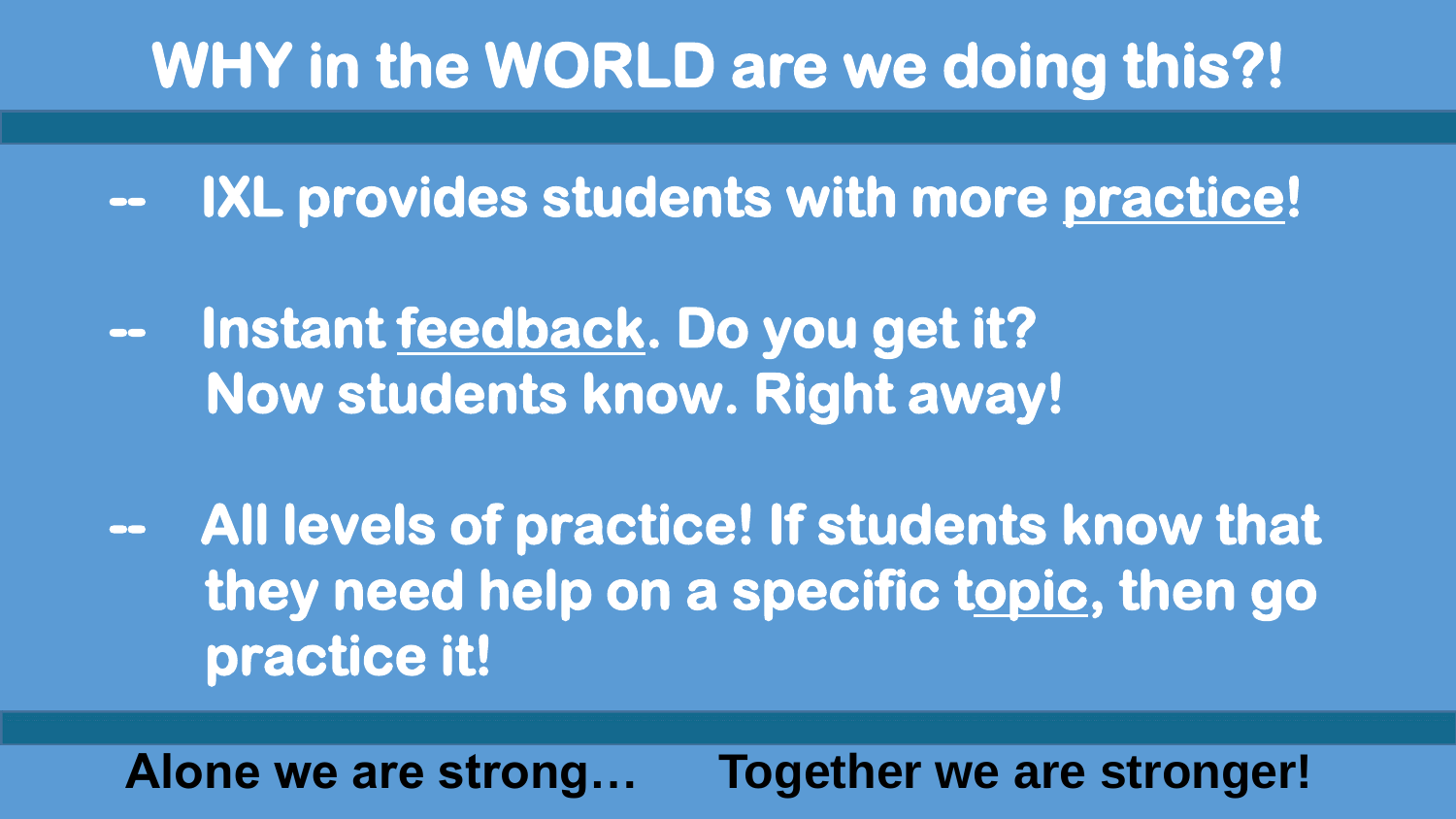

**1) To access the website, go to www.IXL.com/signin/**

**2) Students will each receive their own unique login.**

**a) The default username is their first and last name (ex: John Doe is johndoe)**

**b) The default password is the student's 8 digit birthday (ex: 12012008)**

# HOW TO PRACTICE!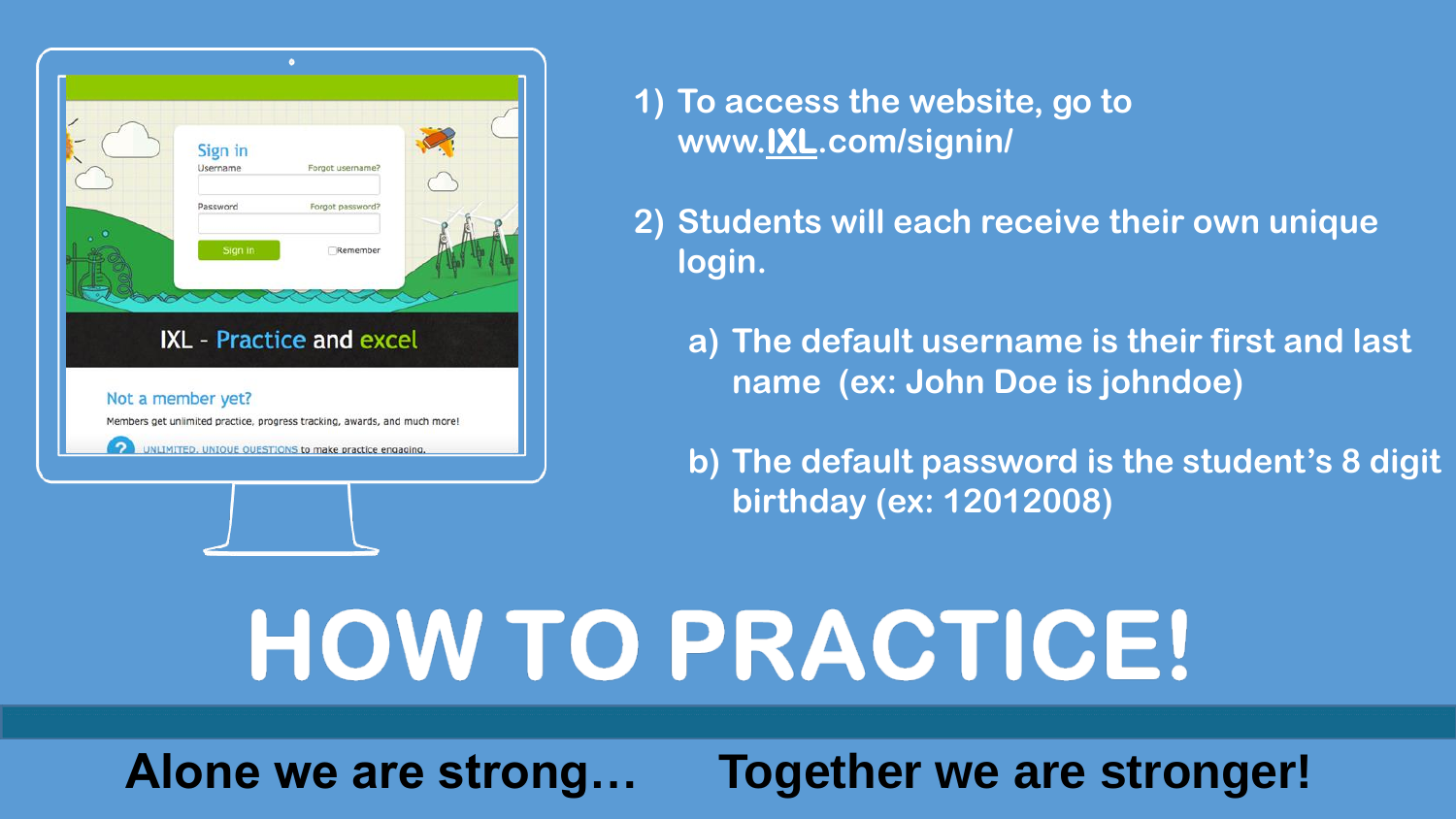

**3) Click MATH (Language arts, Science, or Social Studies) in the upper left hand corner of the screen**

**4) Each grade is listed on the left side of the screen**

#### HOW TO PRACTICE!

Alone we are strong...

**Together we are stronger!**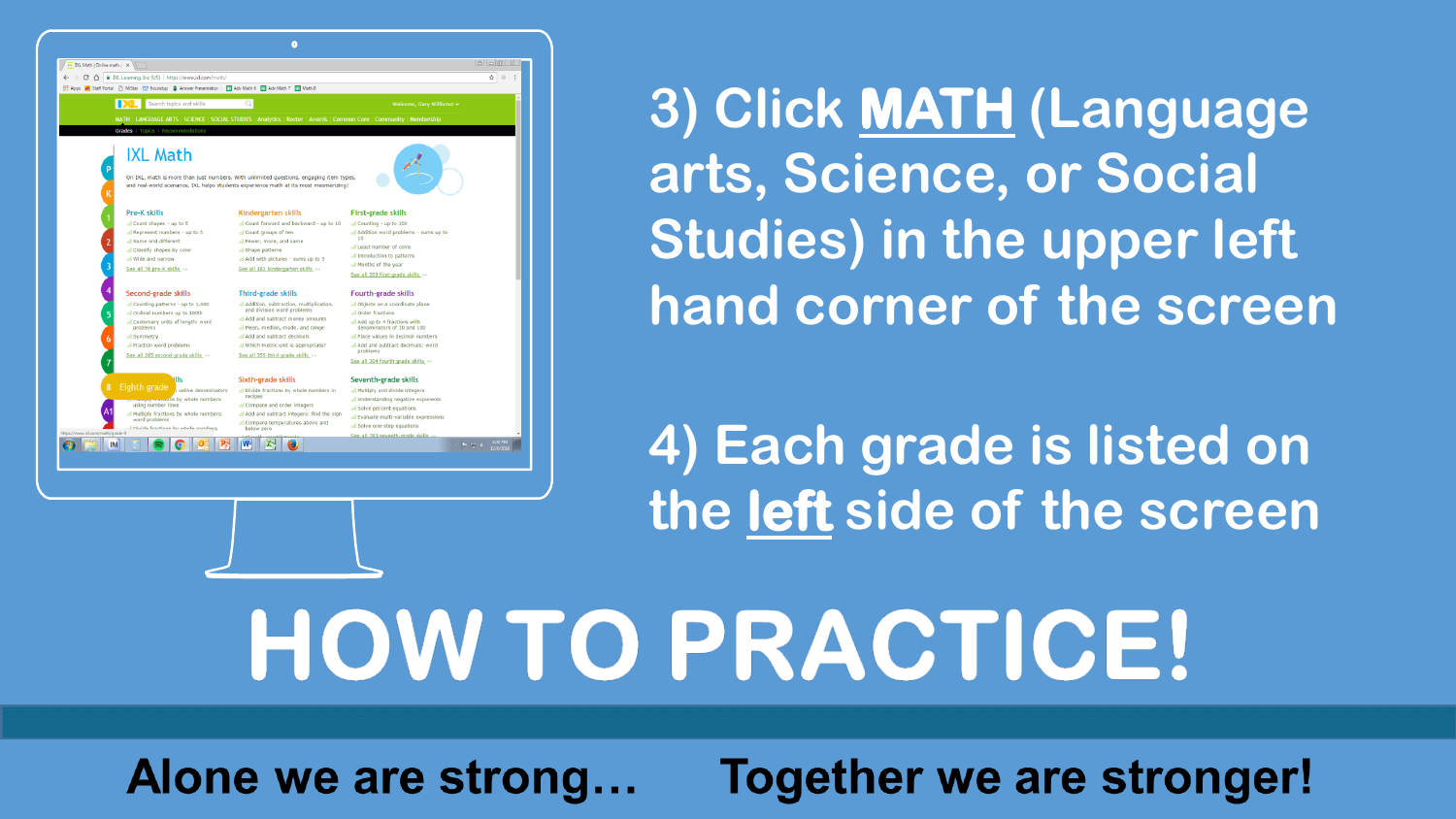

**5) You will see categories for each topic we will cover with your student. Under each category, you'll see a list of SKILLS organized by a letter and a number**

**6) You will notice gold stars next to some skills. These are skills that have been marked that you should practice.**

## **HOW TO PRACTICE!**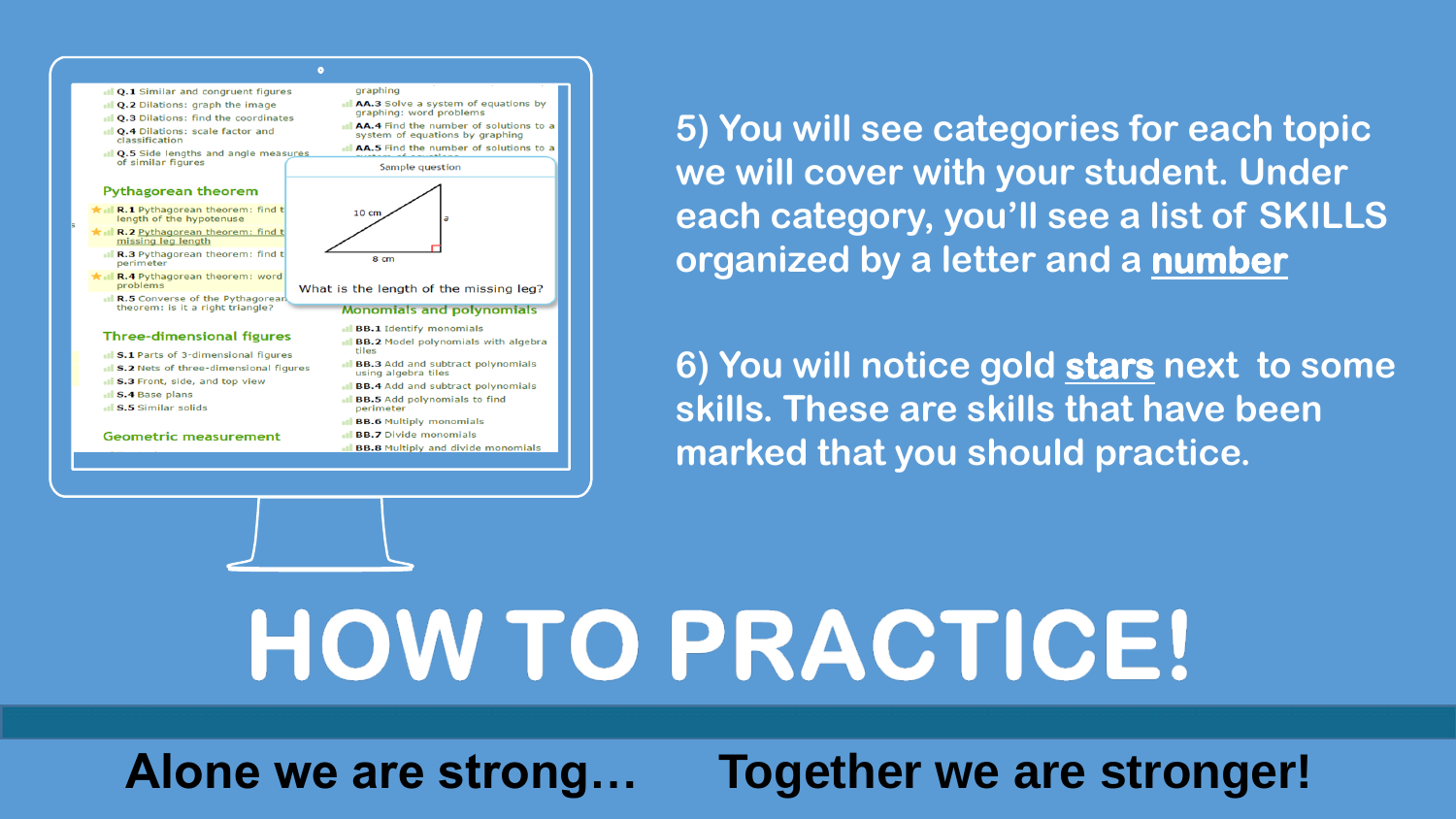

**7) You may move your computer mouse over a skill to view a sample question**

**8) Click on a skill to begin. The first question will pop up on the screen.** 

- **If it is correct, the question will get slightly harder**
- **If it is incorrect, an explanation will show up on your screen**

# HOW TO PRACTICE!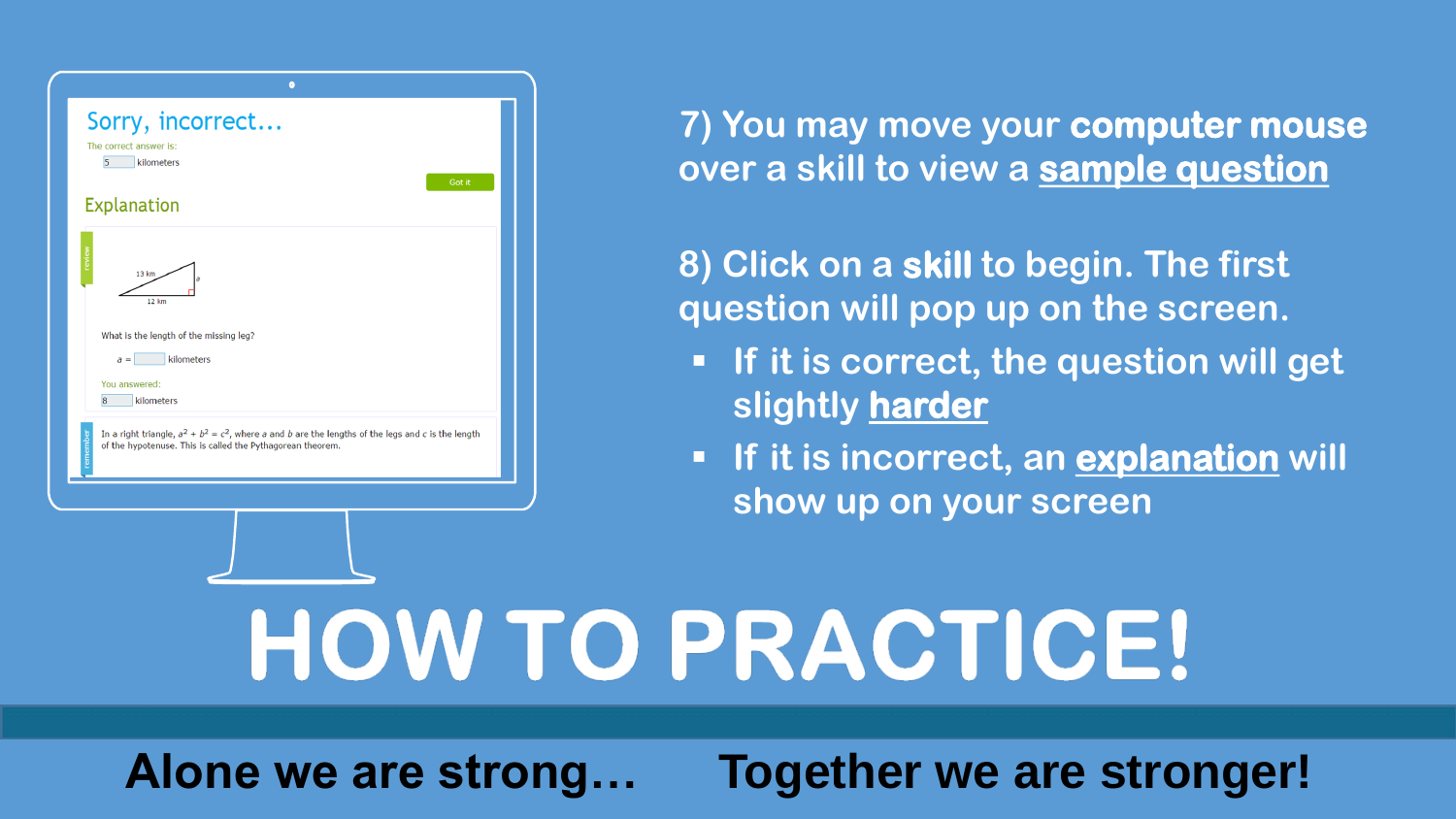

**9) You can also access several of the books that we use in school on IXL.**

**10) Under each academic area, you can view by grades, topics, or Skill Plan. It is under the skill plan tab, that you can find the books**

**11) In the center of the page, you will see the area for spotlights, state standards, and grade levels**

### HOW TO PRACTICE!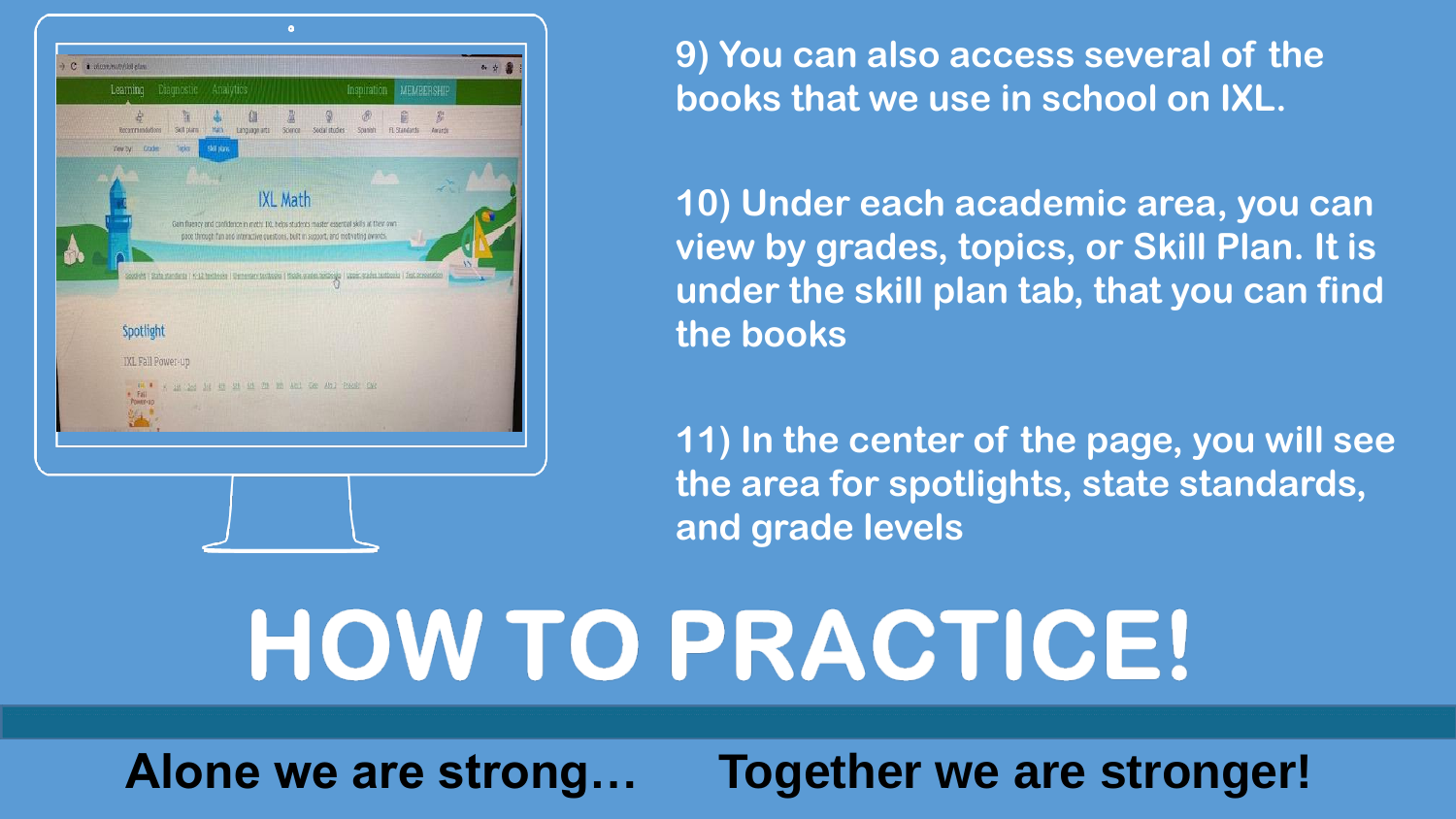

**12) If you click on the grade level (elementary, middle school, high school) and it will bring you to all the books available for that level.**

**13) You can scroll to the book that is used in your student's class. This will give your student the availablity to work on the same topics taught in class.**

# HOW TO PRACTICE!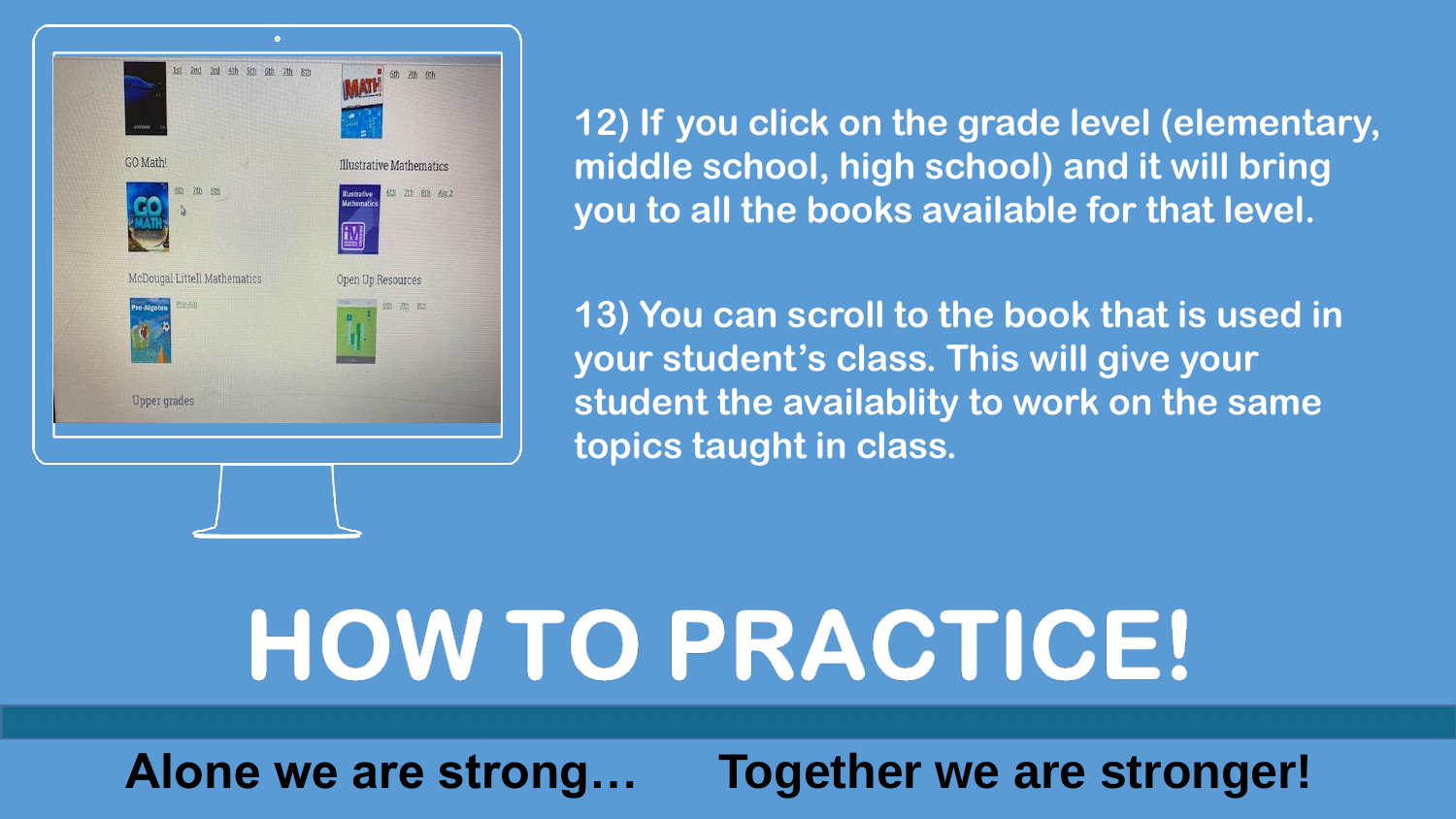

**1) While your student is practicing a skill, you will see their live SmartScore on the bottom side of the screen**

**2) This score will continue to change as they answer questions. The score is calculated from the following… a) Number of questions completed b) Number of questions correct and incorrect c) Question difficulty**

- **d) Recent answers are weighted more heavily**
- **e) Consistency (correct answers in a row) is rewarded highly**